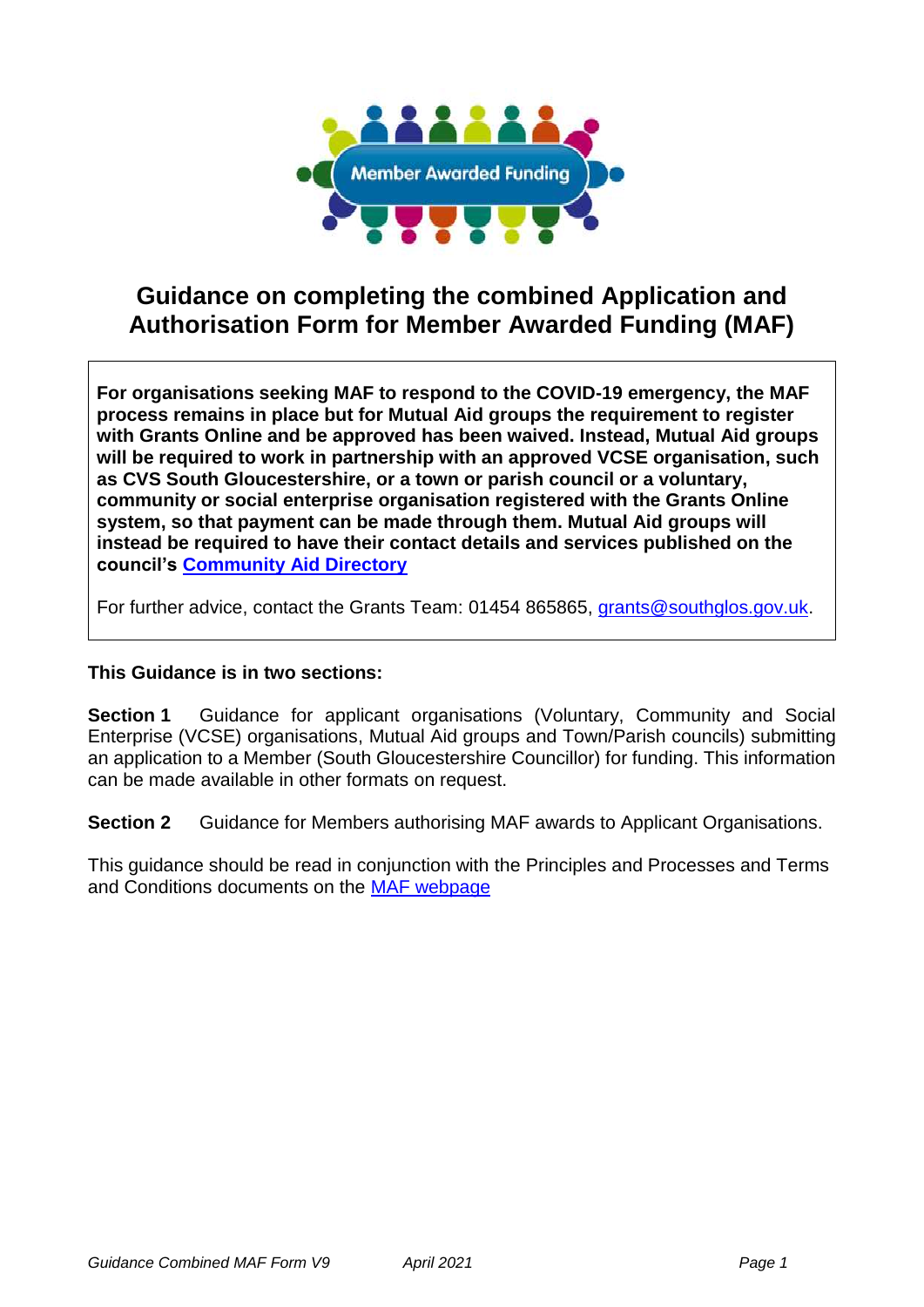# **MAF Process Flow Diagram**



Applicant Organisations seeking funding from the MAF scheme must first discuss their project proposal with the appropriate Member. The Member may indicate an in-principle agreement to the proposal by asking the applicant to complete an application form but this is not a guarantee that the proposal will be successful.

Funding cannot be assured until the application form has been completed by the Applicant and Authorised by the Member.

The application form can be issued by the Member or the Member may ask the applicant to request a copy from the Grants Team.

The form should be completed in MSWord and should **not** be converted to a PDF file.

The Applicant should complete Section 1 and then send the form to the Member as an email attachment. Email addresses for Members can be found through a link to [contact your local](https://council.southglos.gov.uk/mgMemberIndex.aspx)  [councillor](https://council.southglos.gov.uk/mgMemberIndex.aspx) on the [MAF webpage](http://www.southglos.gov.uk/community-and-living/grants/community-grants/member-awarded-funding/)

The Member(s) should complete Section 2 and then send the completed form to the Grants Team as an email attachment.

## **Section 1 Guidance for Applicant Organisations**

#### **1 Applicant details**

**1.1 Organisation name and registered address** Please complete

#### **1.2 Is your organisation**

| Registered and pre-approved with<br>the Council's on-line grants system?         | Indicate Yes or No.                                     |
|----------------------------------------------------------------------------------|---------------------------------------------------------|
| Registered with the Charity<br>Commission? If YES provide<br>registration number | Indicate Yes or No, giving your registration<br>number. |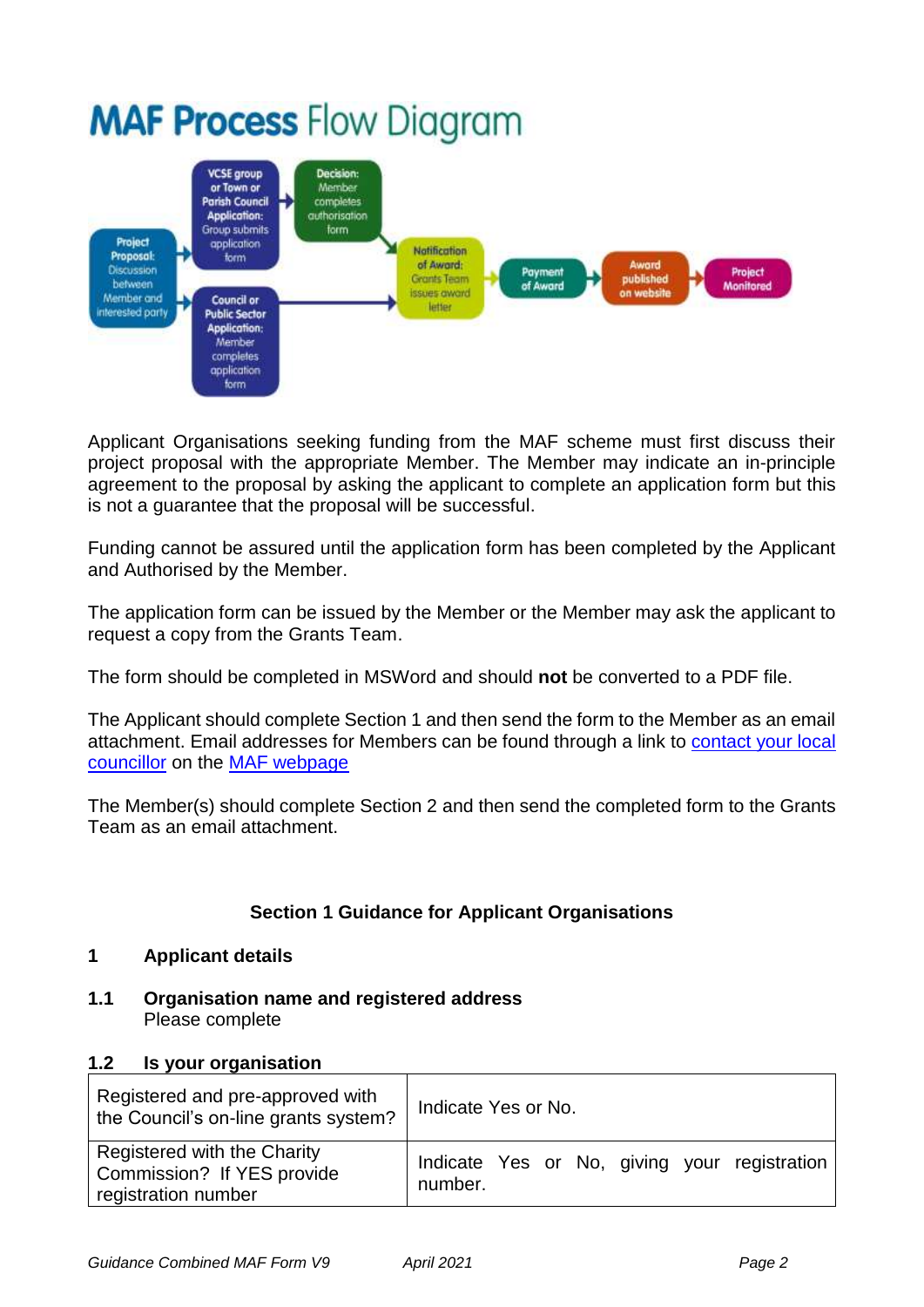|                              | If you are a registered charity your registration will<br>be assessed but will not need to receive formal<br>approval.                                                                                                                                                                                                                                                                                                                                                                                                           |
|------------------------------|----------------------------------------------------------------------------------------------------------------------------------------------------------------------------------------------------------------------------------------------------------------------------------------------------------------------------------------------------------------------------------------------------------------------------------------------------------------------------------------------------------------------------------|
| A Town or Parish council?    | Indicate Yes or No.<br>If you are a town or parish council your registration<br>will be assessed but will not need to receive formal<br>approval.                                                                                                                                                                                                                                                                                                                                                                                |
| A Covid-19 Mutual Aid Group? | Indicate Yes or No.<br>If you are Covid-19 Mutual Aid Group and not<br>constituted you will need to advise us which<br>umbrella organisation you will partner with for<br>support with financial and advisory services. This<br>could be a voluntary organisation such as CVS<br>South<br>Gloucestershire or a town/parish council. If you<br>need help to identify a partner organisation please<br>contact the Grants Team.<br>Please also indicate if your group is listed on the<br><b>Council's Community Aid directory</b> |
| None of the above            | You should specify the type of organisation you<br>represent. Note that this grant is for VCSE or<br>Town/Parish Councils only.                                                                                                                                                                                                                                                                                                                                                                                                  |

#### **2 About your project**

#### **2.1 Project name**

Give your project a name that describes what the funding request is for, e.g. "Hot meals service" or "Resource packs for young people".

#### **2.2 Tell us about your project. Detail what it will achieve and how it will benefit your community.**

This is your opportunity to showcase your project to Member(s). The information you provide on the benefits of your proposal should enable Members to understand the purpose of the project and what you are requesting funding for.

- Why do you need the grant?
- What will it fund?
- How will you engage with the community?
- How many volunteers are involved, if any?
- How will the project will make a difference?

#### **2.3 What is the evidence of need for your proposal and which residents will benefit?**

What research or consultation have you undertaken which has led to this proposal? What are the proposed benefits e.g. social, economic or environmental benefits?

#### **2.4 How does your project contribute to Council priorities and challenges?**

[The Council Plan 2020-2024](https://beta.southglos.gov.uk/publications/council-plan-2020-2024/council-plan-2020-2024/) outlines the Council's priorities which underpin the direction of the Council over the next four years. Strategic outcomes are set out under four priorities. The first three priorities relate to how the Council seeks to support its residents whilst the fourth priority relates to how the Council will organise itself to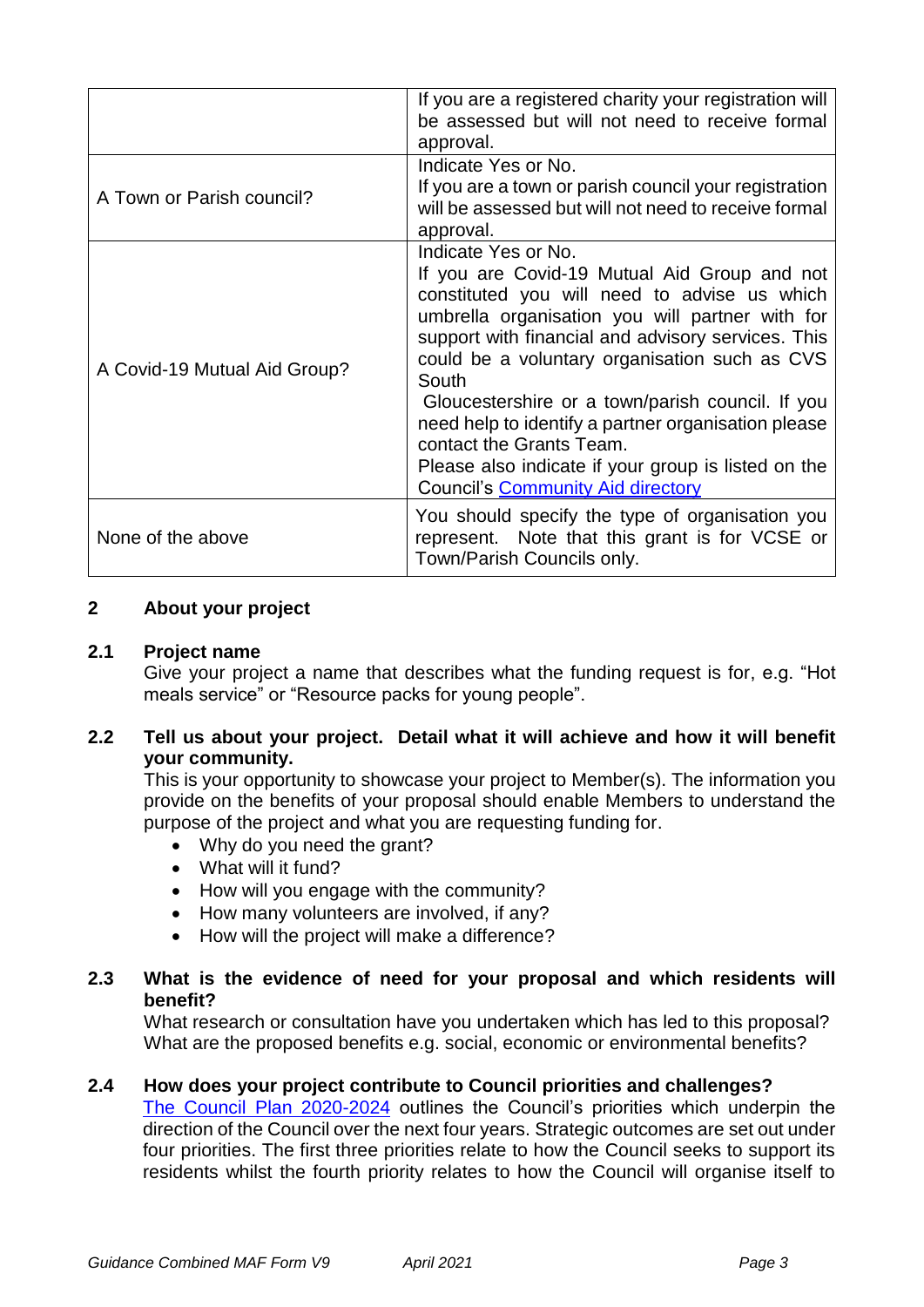achieve this. In delivering the Plan the Council must also consider its **response to the Climate Emergency** and the growing **inequality gaps in our society**.

We need to understand how your project contributes to the Council's priorities and challenges. Your project must support **at least one** of the priorities and challenges in order to be eligible for funding.

Consider how your project will make a difference to your local community in the context of the Council's priorities and challenges for wider social, economic or environmental benefits, and describe, in table 2.4, how your project will contribute to one or more of these:

**Priority 1**: **Creating the best start in life for our children and young people** (eg projects for a youth group; youth sports club; playgroup; young carers' association; support for children with a learning difficulty).

**Priority 2**: **Identifying and supporting those most in need and helping people to help themselves**. (eg mutual aid groups; information, advice and guidance services; projects for vulnerable adults or those with protected characteristics defined by the Equality Act 2010; or projects which support health and wellbeing).

**Priority 3: Promoting sustainable, inclusive communities, infrastructure and growth** (eg community infrastructure projects for the built or green environment: conservation or biodiversity projects; sustainable transport projects).

**Challenge 1: Closing the inequality gap** (eg projects that address child poverty or support those that have been disproportionately affected by the Covid outbreak such as those from a BAME background, people with a learning disability, care leavers and those affected by domestic abuse).

**Challenge 2: Addressing the Climate Emergency** (eg projects that reduce carbon emissions, increase the use of renewable energy, prepare for the local impacts of a changing climate and protect and restore nature. For example this could be projects that improve the energy efficiency of community buildings; use renewable energy, promote walking or cycling or protect our natural environment).

#### **2.5 How will you ensure that people with different requirements can participate in the project and have continuing access?**

Under the Equality Act 2010 public sector organisations, including Local Authorities, have a duty to people from the nine protected characteristic groups or equality groups. Protected characteristic groups are: age, disability, gender reassignment, marriage and civil partnership, pregnancy and maternity, race, religion and belief, sex, sexual orientation.

The Council has a statutory duty to uphold the three aims within the Equality Duty.

These are to:

- 1 Eliminate discrimination, harassment, victimisation and any other conduct that is prohibited by the Equality Act 2010;
- 2 Advance equality of opportunity between persons who share a protected characteristic and persons who do not share it. This means: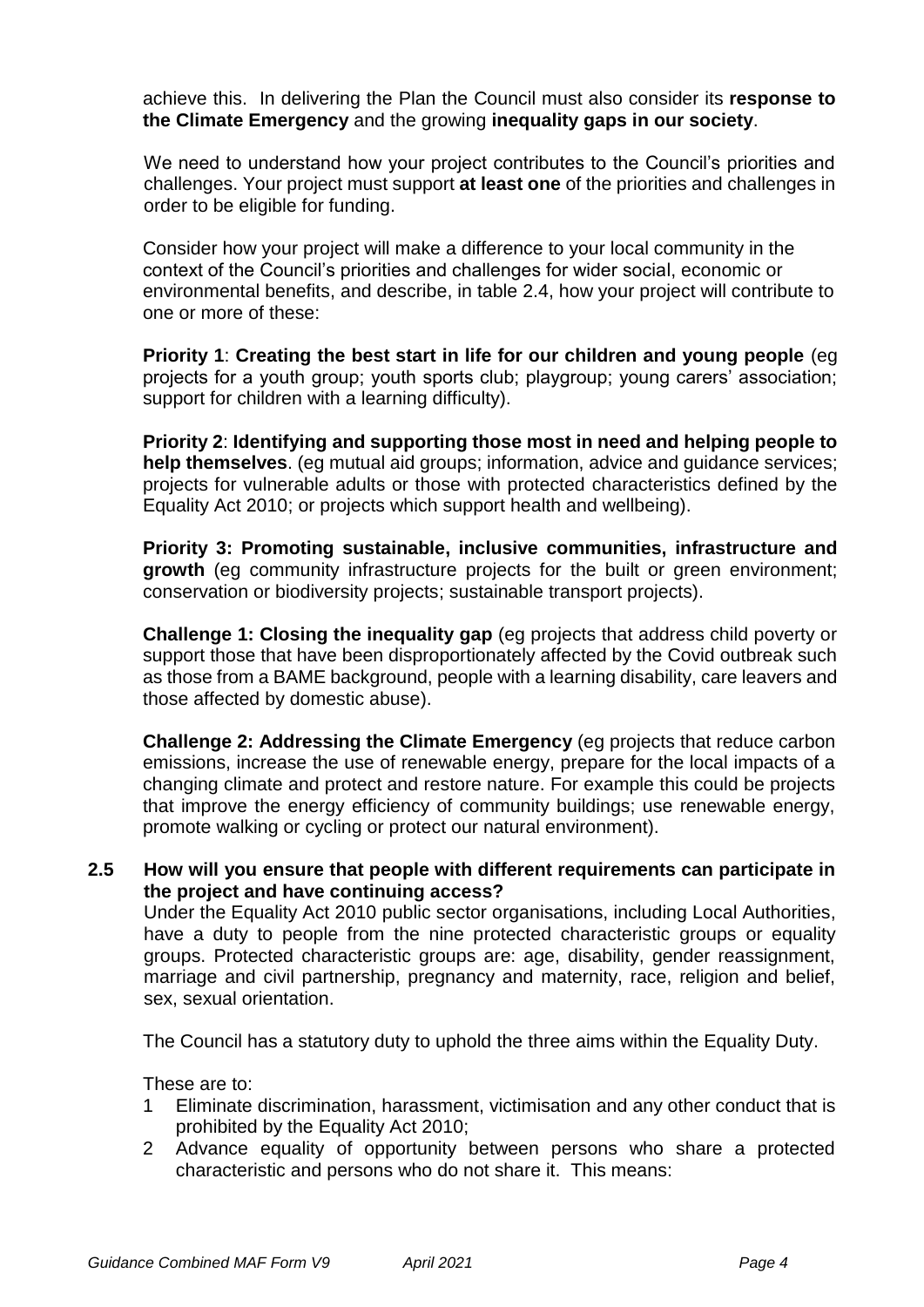- removing or minimising disadvantages suffered by persons who share a relevant protected characteristic that are connected to that characteristic
- taking steps to meet the needs of persons who share a relevant protected characteristic that are different from the needs of persons who do not share it
- encouraging persons who share a relevant protected characteristic to participate in public life or in any other activity in which participation by such persons is disproportionately low;
- 3 Foster good relations between persons who share a protected characteristic and persons who do not share it. This means tackling prejudice and promoting understanding.

It is important to describe how your organisation will support the Council to uphold its obligations under the Equality Act 2010 and what your project or service will do. For example, you could,

- detail how you will increase access and involve people with different abilities or from different ethnic groups, faiths and cultural backgrounds in your project.
- adapt materials and make sure that they are appropriate for different ages and genders by using different formats or by providing information in alternative languages if required.
- describe how you will work with lead agencies for age, disability, gender, and ethnicity or faith groups and involve them in your marketing, development and implementation plans to encourage and inform all sectors of your community to be aware of and engage in your project.

#### **2.6 Where will the project take place?**

State where your project will take place. For example it might be at your organisation's stated address, or you may be planning to arrange a lunch club at a different community venue or a community festival in a park.

#### **2.7 Project start/end dates**

Give actual or estimated dates when your proposed project will take place. We understand that project start and end dates may vary depending on factors such as fundraising or tender exercises or staff recruitment but please provide your best estimate. Please note that projects cannot be funded retrospectively

#### **2.8 How many residents will benefit from your project?**

Estimate the total number of South Gloucestershire residents that will engage with and benefit from your project.

#### **2.9 Which wards do they live in?**

List all Council [Wards](https://www.southglos.gov.uk/documents/Wards-2019.pdf) where project beneficiaries live; eg a community centre may be in one ward but draw in residents from surrounding areas for events and activities.

#### **3 Funding**

#### **3.1 Full cost of project**

Your application should take into account the full cost of your project, including any irrecoverable VAT costs. If you are including VAT costs in your application, please explain why. If you are unsure of your organisation's VAT status and obligations, please seek professional advice before submitting your application. Please enter the total cost of the project even if it is greater than the amount of funding you are requesting.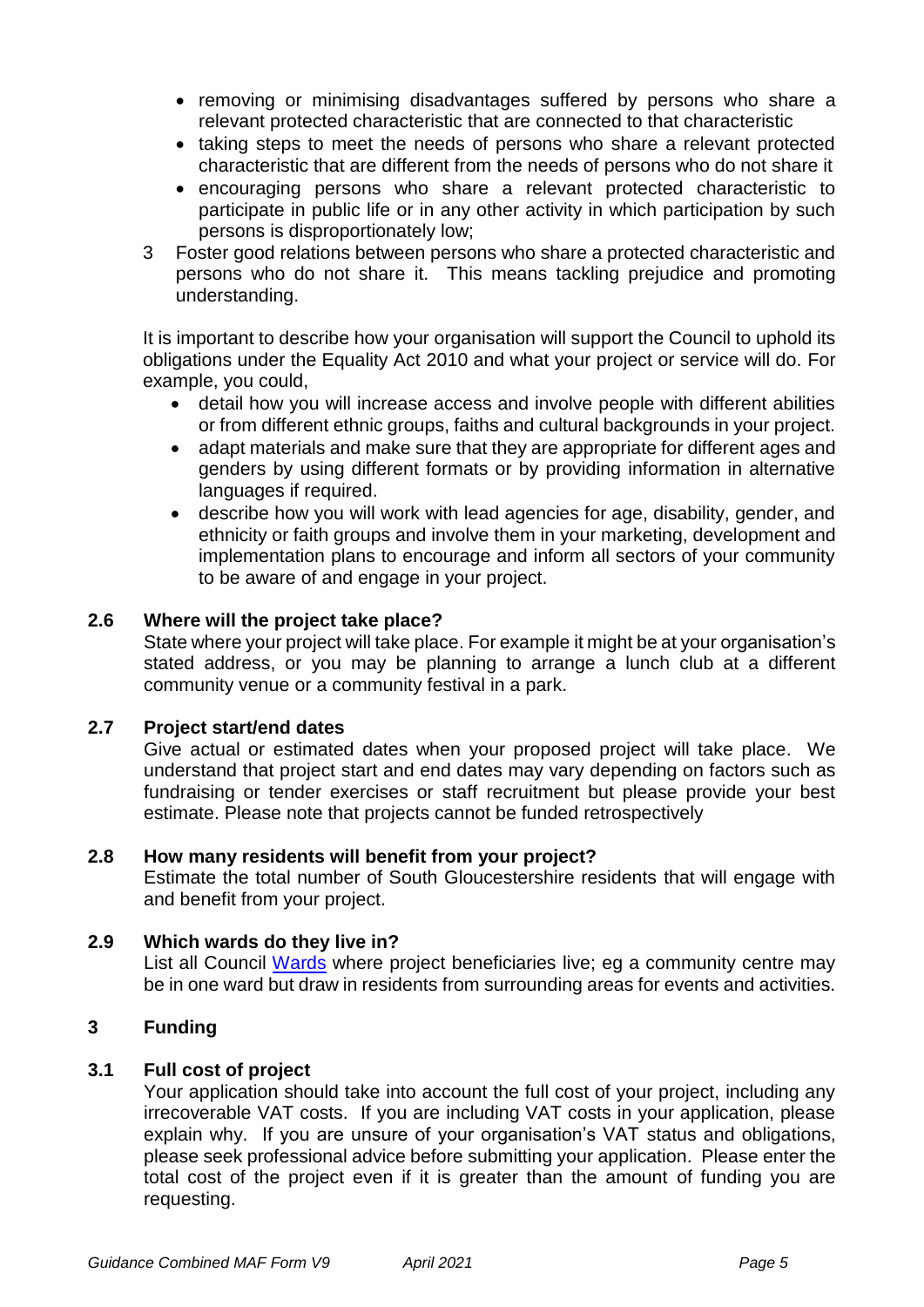# **3.2 If you have raised other funds towards your project, list sources and amounts**

If the full project cost is greater than the amount of MAF you are requesting then please detail the amount(s) and source(s) of funds you have applied for or have already secured towards the project, eg if the full project cost is £10,000 and the amount of MAF you are requesting is £3,000, please identify how the balance of £7,000 will be funded. If there is a budget shortfall you may be asked how you intend to cover this and you may be asked to provide evidence of other funding as a condition of award before the grant is paid.

#### **3.3 In the table, detail the items you will spend the Member Award on**

Please enter the amount of funding you are requesting from MAF and list all the things you will purchase or fund under the heading 'Item'. Give the cost of each item, including any VAT. The total of all the items should equal the amount of MAF you are requesting from the Member(s).

#### **3.4 Give the year and amount of any funding your organisation has received from South Gloucestershire Council in the last 3 years**

Please detail the dates, the amounts and the type of funding that your organisation has received from the Council, such as, MAF; Area Wide Grant; Health Inequalities Grant; Learning Disabilities Development Fund; Service Level Agreement.

If you are not sure of previous awards you can contact the Grants Helpline for advice, or refer to the Council's [Open Data](http://www.southglos.gov.uk/council-and-democracy/news-and-information-releases/open-data/) page where details of past grants are published under the Local Government Transparency Code obligations.

#### **4 Permissions and insurance policies**

#### **4.1 What external permissions are required for your project?**

Have all permissions for the project been applied for?

It is the organisation's responsibility to check which permissions are required for the project to take place and to obtain these where necessary, eg planning permission, building control, lease agreements, Tree Preservation Orders, permission from land/building owner; event licensing. If relevant, please list the permissions that are required for your project to take place and the dates of consent.

#### **4.2 Have these been granted?**

Indicate Yes/No/NA for each permit.

You may be required to provide evidence of the permit documents as a condition of funding.

#### **4.3 Will your project require any of the following insurance policies?**

Indicate Yes/No/NA for each. This refers to policies that cover the project. For example, if you are planning a one day festival, we would expect the organisation to have public liability insurance for the event.

#### **5 Member details**

Name the Member(s) that you have discussed your proposed project with and that you are requesting a Member Award from.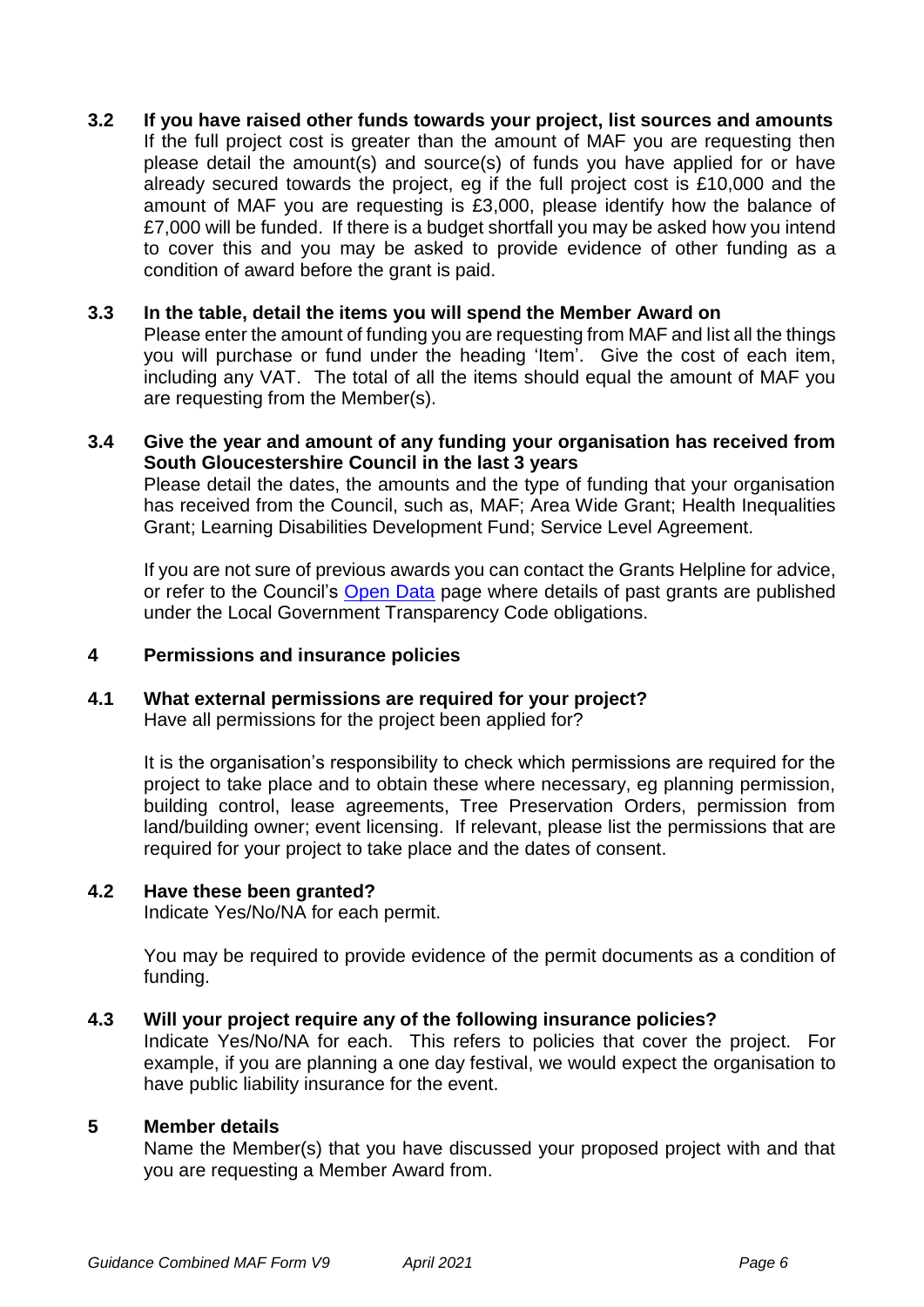You may have discussed your project proposal with a Member who has agreed to discuss the proposal with other colleagues; please ensure that you provide the names of all Councillors that you have asked to consider your proposal.

#### *Your application will not be considered if you have not consulted with Members.*

#### **6 Declaration**

Please read the MAF Terms and Conditions of funding on the [MAF webpage](http://www.southglos.gov.uk/community-and-living/grants/community-grants/member-awarded-funding/) and South Gloucestershire Council's **Privacy Notice** before you complete the declaration statement on behalf of your organisation.

Please read and agree to the declaration statement by typing in your name, position in the organisation, email address and the date.

Send the completed form plus any other supporting documents for your project as email attachment(s) to the Member(s) with which you have discussed this project.

#### **END OF Section 1 for APPLICANTS**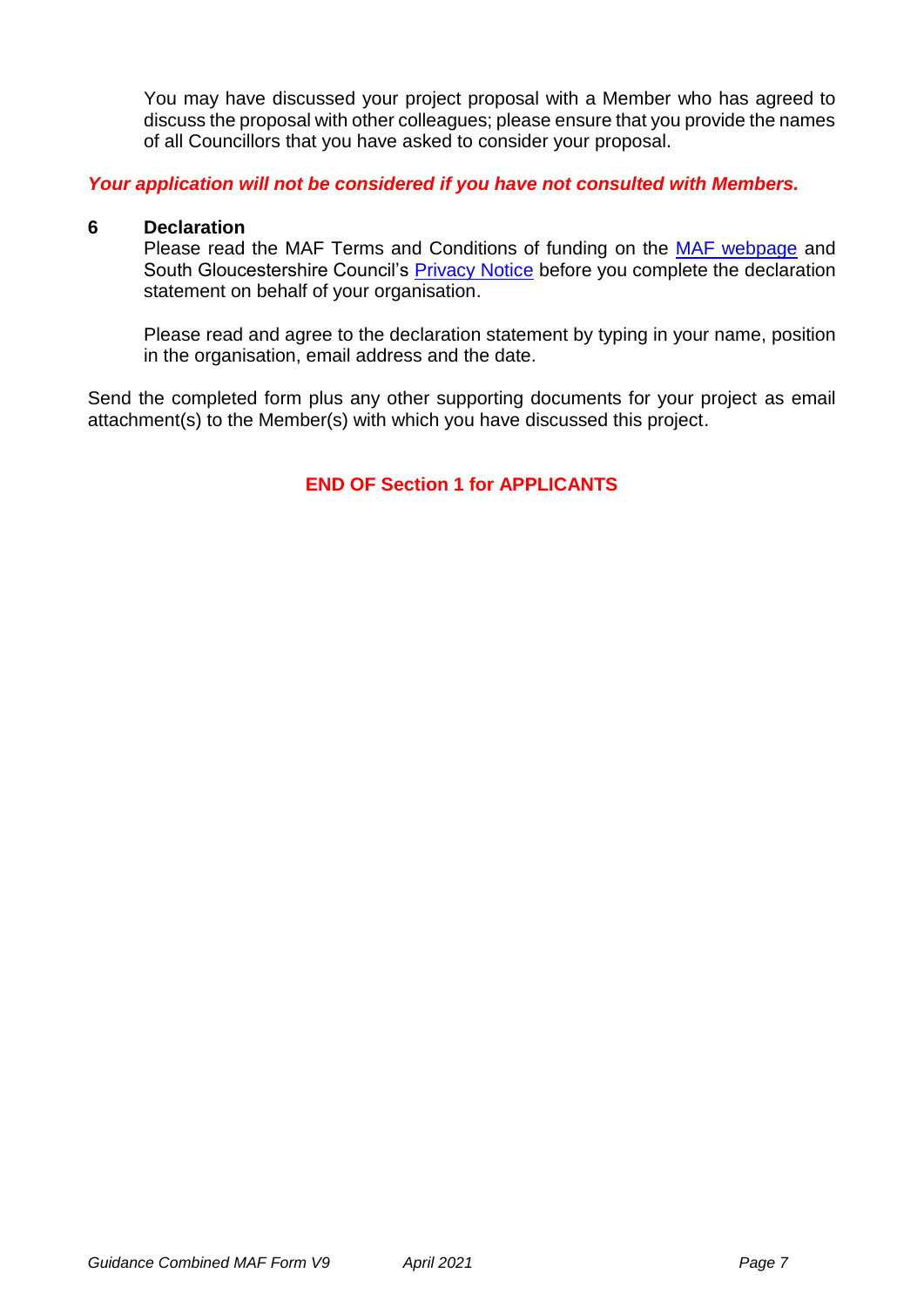#### **FOR MEMBERS ONLY**

#### **Section 2 Guidance for Members Authorising a MAF award**

#### **1 Members' justification**

**1.1 Do you wish to support this project?** Describe your decision under Yes or No.

If you are **in support of the proposal**, please justify your decision in the cell provided under `**Yes**'. Identify how the project will make a difference to your local community and describe any wider social, economic and environmental benefits. You may also wish to use your local knowledge to describe:

- how the named project will meet community needs
- how it meets one or more of the aims of [The Council Plan 2020-2024](https://beta.southglos.gov.uk/publications/council-plan-2020-2024/council-plan-2020-2024/) (question 2.4 in the application form) and
- how it adheres to the MAF Principles and Processes.

If you are **unable to support the project**, please justify your decision in the cell provided under `**No**'. Outline the reasons why you have declined, eg:

- the application is not in accord with the Principles and Processes of the scheme
- my MAF budget has been committed in full
- the project has already started/completed
- the project does not meet the needs of the community
- the project/organisation is not financially sustainable
- there is no evidence of need.

*If you have answered No, continue to question 3.*

#### **1.2 Does this proposal support the Council's obligations under the Equality Act 2010 in that it eliminates discrimination, advances equality of opportunity and fosters good relations?**

Indicate Yes or No. Refer to question 2.2 of the application form.

There are three aims within the Equality Duty and the Council has a statutory duty to:

- 1 Eliminate discrimination, harassment, victimisation and any other conduct that is prohibited by the Equality Act 2010
- 2 Advance equality of opportunity between persons who share a protected characteristic and persons who do not share it. This means:
	- removing or minimising disadvantages suffered by persons who share a relevant protected characteristic that are connected to that characteristic
	- taking steps to meet the needs of persons who share a relevant protected characteristic that are different from the needs of persons who do not share it
	- encouraging persons who share a relevant protected characteristic to participate in public life or in any other activity in which participation by such persons is disproportionately low
- 3 Foster good relations between persons who share a protected characteristic and persons who do not share it. This means:
	- tackling prejudice
	- promoting understanding